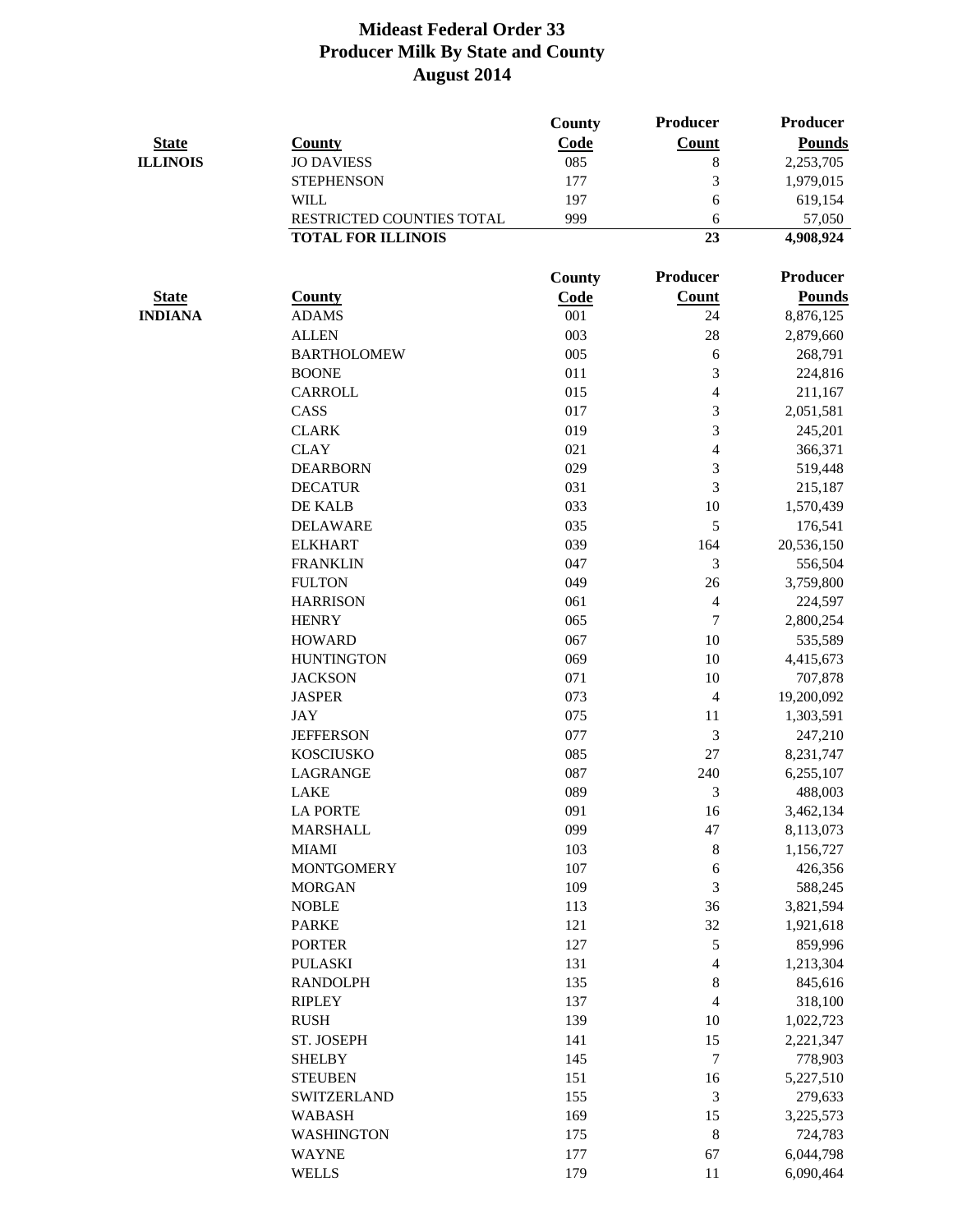|                                 |                                     | <b>County</b> |                                  | Producer          |
|---------------------------------|-------------------------------------|---------------|----------------------------------|-------------------|
| <b>State</b>                    | <b>County</b>                       | Code          | <b>Count</b>                     | <b>Pounds</b>     |
| <b>INDIANA</b>                  | <b>WHITE</b>                        | 181           | 3                                | 306,195           |
|                                 | <b>WHITLEY</b>                      | 183           | 10                               | 2,043,050         |
|                                 | RESTRICTED COUNTIES TOTAL           | 999           | 28                               | 29,382,463        |
|                                 | <b>TOTAL FOR INDIANA</b>            |               | 980                              | 166, 941, 727     |
|                                 |                                     | <b>County</b> | Producer                         | Producer          |
| <b>State</b>                    | <b>County</b>                       | Code          | <b>Count</b>                     | <b>Pounds</b>     |
| <b>IOWA</b>                     | <b>DUBUQUE</b>                      | 061           | 9                                | 1,560,469         |
|                                 | RESTRICTED COUNTIES TOTAL           | 999           | $\overline{2}$                   | 474,268           |
|                                 | <b>TOTAL FOR IOWA</b>               |               | 11                               | 2,034,737         |
|                                 |                                     | <b>County</b> | Producer                         | Producer          |
| <b>State</b>                    | <b>County</b>                       | Code          | <b>Count</b>                     | <b>Pounds</b>     |
| <b>KENTUCKY</b>                 | <b>CHRISTIAN</b>                    | 047           | 7                                | 38,172            |
|                                 | <b>FLEMING</b>                      | 069           | 8                                | 543,084           |
|                                 | <b>MASON</b>                        | 161           | 4                                | 366,592           |
|                                 | <b>ROBERTSON</b>                    | 201           | 5                                | 185,588           |
|                                 | <b>TODD</b>                         | 219           | $\overline{7}$                   | 68,183            |
|                                 | RESTRICTED COUNTIES TOTAL           | 999           | 13                               | 282,555           |
|                                 | <b>TOTAL FOR KENTUCKY</b>           |               | 44                               | 1,484,174         |
|                                 |                                     | <b>County</b> | Producer                         | Producer          |
| <b>State</b>                    | <b>County</b>                       | Code          | <b>Count</b>                     | <b>Pounds</b>     |
| <b>MARYLAND</b>                 | 1/ GARRETT                          | 023           | 38                               | 2,509,320         |
| 1/ Includes Restricted Counties | <b>TOTAL FOR MARYLAND</b>           |               | 38                               | 2,509,320         |
|                                 |                                     | <b>County</b> | Producer                         | Producer          |
| <b>State</b>                    | <b>County</b>                       | Code          | Count                            | <b>Pounds</b>     |
| 2/ MASSACHUSETTS                | <b>RESTRICTED</b>                   |               | <b>RESTRICTED</b>                | <b>RESTRICTED</b> |
|                                 |                                     | <b>County</b> | Producer                         | Producer          |
| <b>State</b>                    | <b>County</b>                       | Code          | <b>Count</b>                     | <b>Pounds</b>     |
| <b>MICHIGAN</b>                 | <b>ALCONA</b>                       | 001           | 7                                | 1,756,444         |
|                                 | <b>ALGER</b>                        | 003           | 3                                | 154,254           |
|                                 | <b>ALLEGAN</b>                      | 005           | $70\,$                           | 29,913,306        |
|                                 | <b>ALPENA</b>                       | 007           | 34                               | 5,423,597         |
|                                 | <b>ANTRIM</b>                       | 009           | $\overline{4}$                   | 1,246,774         |
|                                 | <b>ARENAC</b>                       | 011           | 22                               | 6,522,001         |
|                                 | <b>BARAGA</b>                       | 013           | $\overline{4}$                   | 410,047           |
|                                 | <b>BARRY</b>                        | 015           | 31                               | 29,556,141        |
|                                 | <b>BAY</b>                          | 017           | $\tau$                           | 1,957,396         |
|                                 | <b>BERRIEN</b>                      | 021           | $\,8\,$                          | 3,395,753         |
|                                 | <b>BRANCH</b>                       | 023           | 24                               | 4,400,416         |
|                                 | <b>CALHOUN</b>                      | 025           | 21                               | 9,377,292         |
|                                 | CASS                                | 027           | 6                                | 269,278           |
|                                 | <b>CHARLEVOIX</b>                   | 029           | 5                                | 956,386           |
|                                 |                                     | 031           | 5                                |                   |
|                                 | <b>CHEBOYGAN</b><br><b>CHIPPEWA</b> | 033           | 9                                | 900,653           |
|                                 |                                     |               |                                  | 914,368           |
|                                 | <b>CLARE</b>                        | 035           | 27                               | 1,988,792         |
|                                 | <b>CLINTON</b>                      | 037           | 63                               | 60,472,580        |
|                                 | <b>DELTA</b>                        | 041           | $\overline{7}$                   | 674,987           |
|                                 | <b>EATON</b>                        | 045           | $26\,$                           | 2,430,500         |
|                                 | <b>EMMET</b><br><b>GENESEE</b>      | 047           | $\mathfrak{Z}$<br>$\overline{7}$ | 448,582           |
|                                 |                                     | 049           |                                  | 1,921,250         |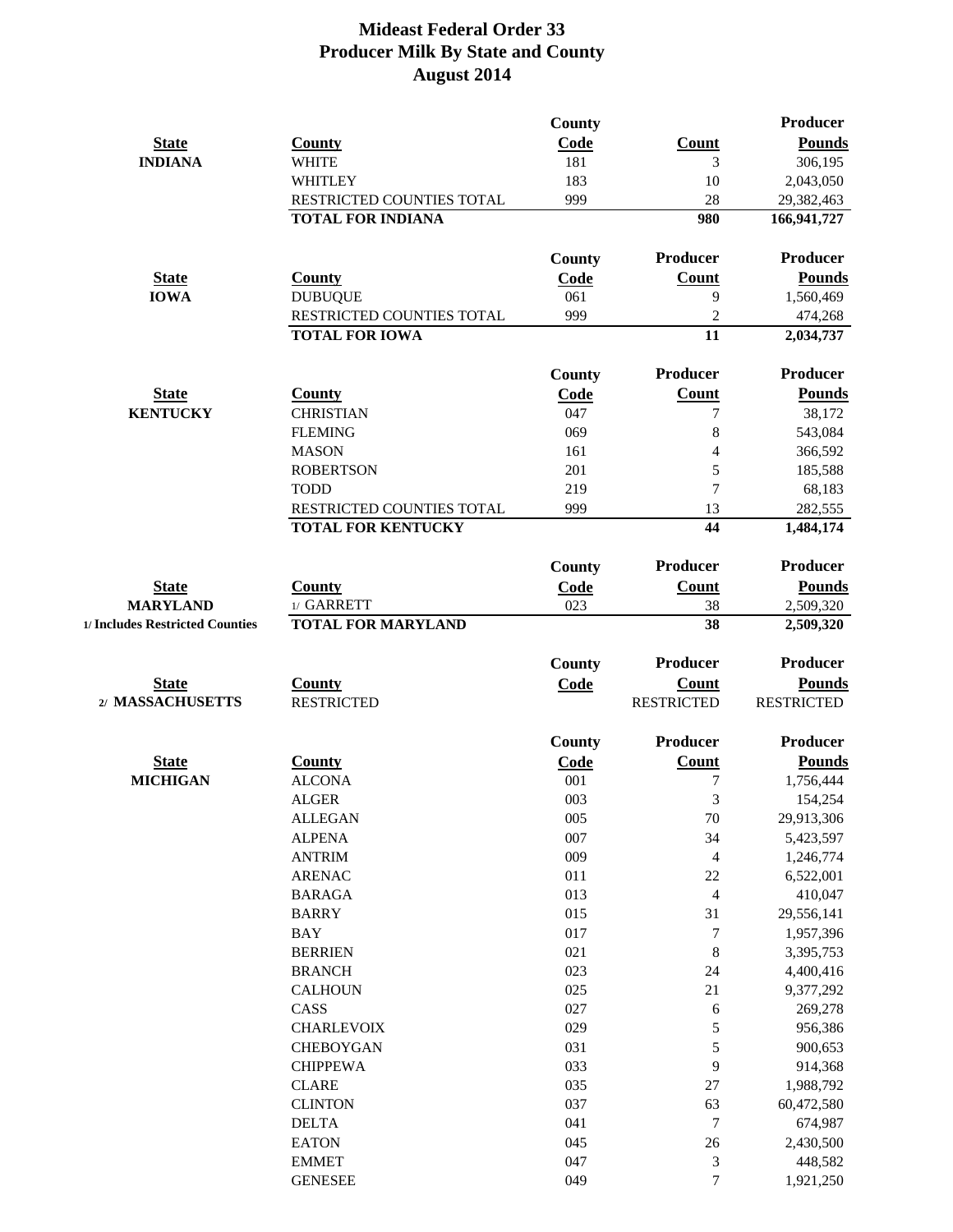|                  |                            | <b>County</b> | <b>Producer</b> | Producer      |
|------------------|----------------------------|---------------|-----------------|---------------|
| <b>State</b>     | <b>County</b>              | <b>Code</b>   | <b>Count</b>    | <b>Pounds</b> |
| <b>MICHIGAN</b>  | <b>GLADWIN</b>             | 051           | 10              | 1,085,220     |
|                  | <b>GRAND TRAVERSE</b>      | 055           | $\overline{4}$  | 297,042       |
|                  | <b>GRATIOT</b>             | 057           | 37              | 60,767,904    |
|                  | <b>HILLSDALE</b>           | 059           | 35              | 5,169,097     |
|                  | <b>HURON</b>               | 063           | 82              | 74,187,470    |
|                  | <b>INGHAM</b>              | 065           | 27              | 9,249,789     |
|                  | <b>IONIA</b>               | 067           | 52              | 35,528,556    |
|                  | <b>IOSCO</b>               | 069           | 12              | 592,285       |
|                  | <b>ISABELLA</b>            | 073           | 41              | 11,492,049    |
|                  | <b>JACKSON</b>             | 075           | 19              | 5,413,136     |
|                  | <b>KALAMAZOO</b>           | 077           | 6               | 10,718,063    |
|                  | <b>KENT</b>                | 081           | 35              | 13,883,553    |
|                  | <b>LAPEER</b>              | 087           | 29              | 3,799,962     |
|                  | <b>LEELANAU</b>            | 089           | $\overline{4}$  | 279,951       |
|                  | <b>LENAWEE</b>             | 091           | 27              | 22,293,923    |
|                  | <b>LIVINGSTON</b>          | 093           | 12              | 4,102,595     |
|                  | <b>MACKINAC</b>            | 097           | 5               | 1,455,323     |
|                  | <b>MACOMB</b>              | 099           | 8               | 529,991       |
|                  | <b>MASON</b>               | 105           | 18              | 1,920,002     |
|                  | <b>MECOSTA</b>             | 107           | 27              | 5,343,299     |
|                  | <b>MENOMINEE</b>           | 109           | 16              | 4,899,250     |
|                  | <b>MIDLAND</b>             | 111           | 3               | 1,692,296     |
|                  | <b>MISSAUKEE</b>           | 113           | 44              | 27,381,647    |
|                  | <b>MONROE</b>              | 115           | 5               | 733,026       |
|                  | <b>MONTCALM</b>            | 117           | 54              | 16,218,743    |
|                  | <b>MONTMORENCY</b>         | 119           | 8               | 1,317,274     |
|                  | <b>MUSKEGON</b>            | 121           | 16              | 17,580,090    |
|                  | <b>NEWAYGO</b>             | 123           | 53              | 16,985,433    |
|                  | <b>OCEANA</b>              | 127           | 9               | 904,031       |
|                  | <b>OGEMAW</b>              | 129           | 42              | 11,796,953    |
|                  | <b>OSCEOLA</b>             | 133           | 44              | 12,040,148    |
|                  | <b>OSCODA</b>              | 135           | 12              | 827,875       |
|                  | <b>OTTAWA</b>              | 139           | 65              | 48,145,576    |
|                  | PRESQUE ISLE               | 141           | $\tau$          | 1,466,521     |
|                  | <b>SAGINAW</b>             | 145           | 16              | 4,415,335     |
|                  | <b>ST. CLAIR</b>           | 147           | 13              | 2,394,514     |
|                  | ST. JOSEPH                 | 149           | 29              | 2,721,913     |
|                  | <b>SANILAC</b>             | 151           | 115             | 36,091,545    |
|                  | <b>SHIAWASSEE</b>          | 155           | 17              | 5,144,104     |
|                  | <b>TUSCOLA</b>             | 157           | 39              | 14,252,191    |
|                  | <b>VAN BUREN</b>           | 159           | 11              | 4,450,316     |
|                  | <b>WASHTENAW</b>           | 161           | 23              | 4,014,678     |
|                  | <b>WEXFORD</b>             | 165           | 12              | 636,115       |
|                  | RESTRICTED COUNTIES TOTAL  | 999           | 10              | 1,075,900     |
|                  | <b>TOTAL FOR MICHIGAN</b>  |               | 1,546           | 670,385,481   |
|                  |                            | <b>County</b> | Producer        | Producer      |
| <b>State</b>     | <b>County</b>              | <b>Code</b>   | <b>Count</b>    | <b>Pounds</b> |
| <b>MINNESOTA</b> | <b>STEARNS</b>             | 145           | 6               | 147,630       |
|                  | <b>TODD</b>                | 153           | 5               | 27,789        |
|                  | RESTRICTED COUNTIES TOTAL  | 999           | 4               | 136,247       |
|                  | <b>TOTAL FOR MINNESOTA</b> |               | 15              | 311,666       |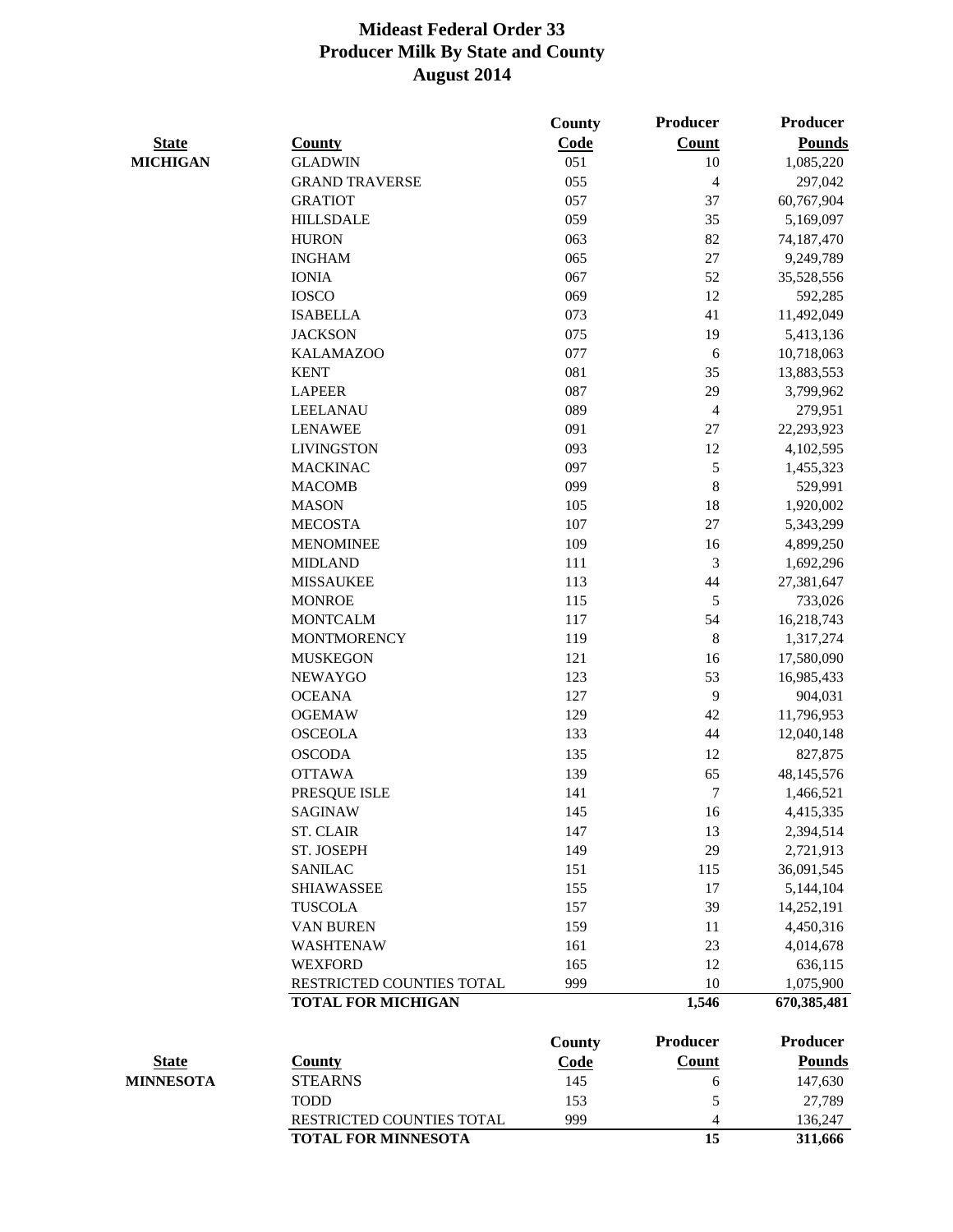| <b>State</b><br><b>MISSOURI</b> | <b>County</b><br><b>RESTRICTED</b> | County<br>Code | Producer<br><b>Count</b><br><b>RESTRICTED</b> | Producer<br><b>Pounds</b><br><b>RESTRICTED</b> |
|---------------------------------|------------------------------------|----------------|-----------------------------------------------|------------------------------------------------|
|                                 |                                    | <b>County</b>  | <b>Producer</b>                               | Producer                                       |
| <b>State</b>                    | <b>County</b>                      | Code           | <b>Count</b>                                  | <b>Pounds</b>                                  |
| <b>NEW YORK</b>                 | <b>CATTARAUGUS</b>                 | 009            | 62                                            | 18,377,381                                     |
|                                 | <b>CHAUTAUQUA</b>                  | 013            | 164                                           | 27, 253, 387                                   |
|                                 | <b>ERIE</b>                        | 029            | 11                                            | 2,924,410                                      |
|                                 | <b>GENESEE</b>                     | 037            | $\overline{4}$                                | 4,339,659                                      |
|                                 | <b>LIVINGSTON</b>                  | 051            | 10                                            | 10,701,859                                     |
|                                 | <b>WYOMING</b>                     | 121            | 20                                            | 22,630,102                                     |
|                                 | RESTRICTED COUNTIES TOTAL          | 999            | 7                                             | 5,400,899                                      |
|                                 | <b>TOTAL FOR NEW YORK</b>          |                | 278                                           | 91,627,697                                     |
|                                 |                                    | <b>County</b>  | <b>Producer</b>                               | Producer                                       |
| <b>State</b>                    | <b>County</b>                      | Code           | <b>Count</b>                                  | <b>Pounds</b>                                  |
| <b>OHIO</b>                     | <b>ADAMS</b>                       | 001            | 24                                            | 1,590,316                                      |
|                                 | <b>ALLEN</b>                       | 003            | 5                                             | 1,830,655                                      |
|                                 | <b>ASHLAND</b>                     | 005            | 52                                            | 13,632,148                                     |
|                                 | <b>ASHTABULA</b>                   | 007            | 36                                            | 6,067,394                                      |
|                                 | <b>ATHENS</b>                      | 009            | 12                                            | 871,690                                        |
|                                 | <b>AUGLAIZE</b>                    | 011            | 43                                            | 3,569,508                                      |
|                                 | <b>BELMONT</b>                     | 013            | 14                                            | 1,081,571                                      |
|                                 | <b>BROWN</b>                       | 015            | 11                                            | 758,960                                        |
|                                 | <b>BUTLER</b>                      | 017            | $\overline{4}$                                | 324,788                                        |
|                                 | CARROLL                            | 019            | 30                                            | 2,571,879                                      |
|                                 | <b>CHAMPAIGN</b>                   | 021            | 15                                            | 1,124,381                                      |
|                                 | <b>CLARK</b>                       | 023            | $\overline{\mathcal{A}}$                      | 7,540,747                                      |
|                                 | <b>CLINTON</b>                     | 027            | 5                                             | 398,303                                        |
|                                 | <b>COLUMBIANA</b>                  | 029            | 82                                            | 13,981,146                                     |
|                                 | <b>COSHOCTON</b>                   | 031            | 28                                            | 2,775,881                                      |
|                                 | <b>CRAWFORD</b>                    | 033            | 9                                             | 2,833,507                                      |
|                                 | <b>DARKE</b>                       | 037            | 50                                            | 10,010,679                                     |
|                                 | <b>DEFIANCE</b>                    | 039            | 12                                            | 7,948,117                                      |
|                                 | <b>DELAWARE</b>                    | 041            | 4                                             | 313,126                                        |
|                                 | <b>FAIRFIELD</b>                   | 045            | 9                                             | 586,640                                        |
|                                 | <b>FAYETTE</b>                     | 047            | 3                                             | 569,952                                        |
|                                 | <b>FULTON</b>                      | 051            | 11                                            | 3,162,612                                      |
|                                 | <b>GALLIA</b>                      | 053            | $\boldsymbol{7}$                              | 441,762                                        |
|                                 | <b>GEAUGA</b>                      | 055            | 57                                            | 3,776,649                                      |
|                                 | <b>GREENE</b>                      | 057            | 6                                             | 967,496                                        |
|                                 | <b>GUERNSEY</b>                    | 059            | $\boldsymbol{7}$                              | 594,701                                        |
|                                 | <b>HANCOCK</b>                     | 063            | 3                                             | 1,103,623                                      |
|                                 | <b>HARDIN</b>                      | 065            | 9                                             | 14,087,193                                     |
|                                 | <b>HARRISON</b>                    | 067            | 12                                            | 776,330                                        |
|                                 | <b>HENRY</b>                       | 069            | 10                                            | 2,517,143                                      |
|                                 | <b>HIGHLAND</b>                    | 071            | 31                                            | 2,280,677                                      |
|                                 | <b>HOLMES</b>                      | 075            | 175                                           | 15,718,069                                     |
|                                 | <b>HURON</b>                       | 077            | 52                                            | 6,489,053                                      |
|                                 | <b>JACKSON</b>                     | 079            | $\sqrt{6}$                                    | 161,471                                        |
|                                 | <b>JEFFERSON</b>                   | 081            | $\boldsymbol{7}$                              | 710,243                                        |
|                                 | <b>KNOX</b>                        | 083            | 32                                            | 8,551,147                                      |
|                                 | <b>LICKING</b>                     | 089            | 13                                            | 4,524,968                                      |
|                                 | <b>LOGAN</b>                       | 091            | 31                                            | 3,404,118                                      |
|                                 | <b>LORAIN</b>                      | 093            | 18                                            | 1,931,399                                      |
|                                 | <b>MADISON</b>                     | 097            | 13                                            | 6,874,955                                      |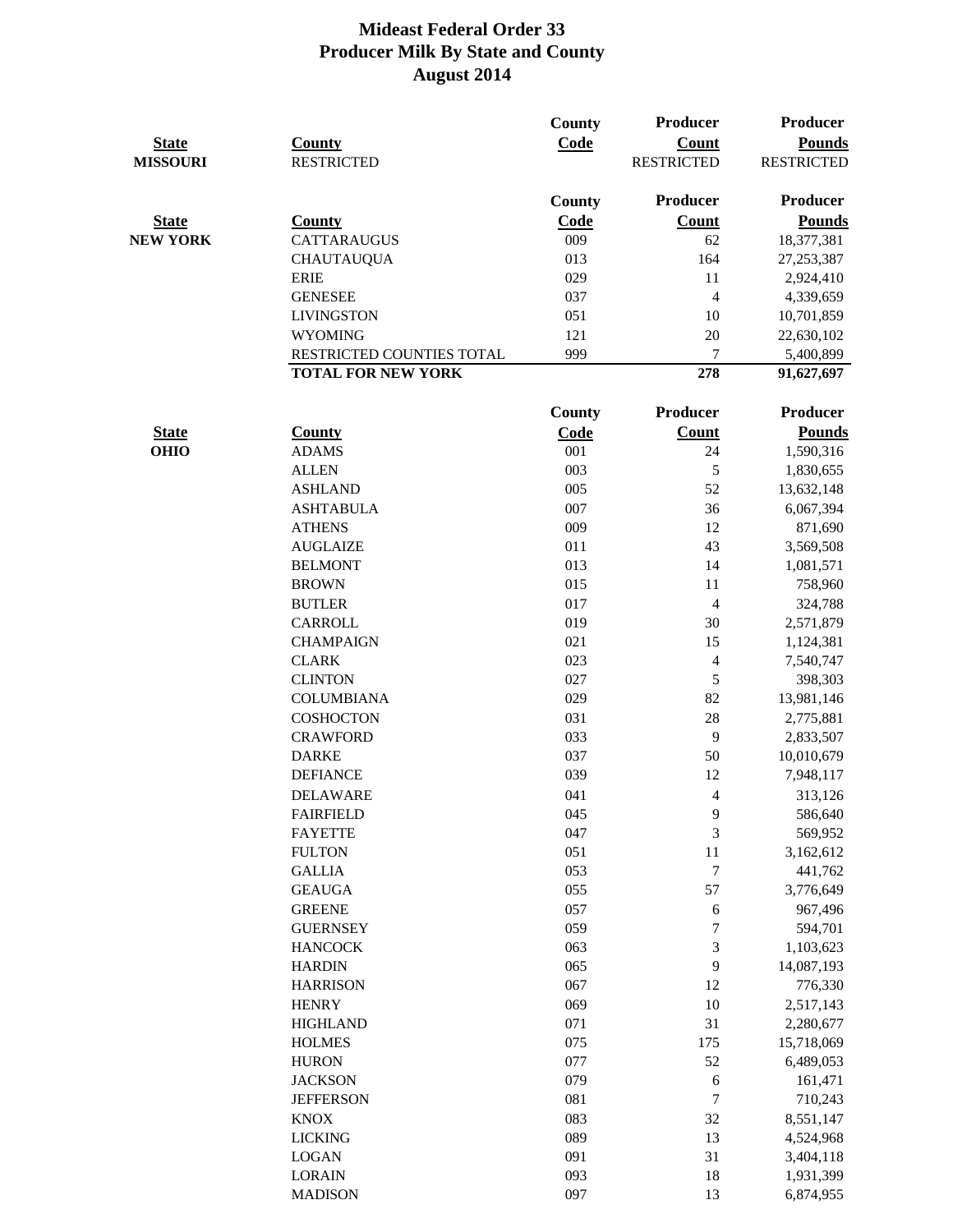|              |                           | <b>County</b> | Producer       | Producer      |
|--------------|---------------------------|---------------|----------------|---------------|
| <b>State</b> | <b>County</b>             | Code          | <b>Count</b>   | <b>Pounds</b> |
| <b>OHIO</b>  | <b>MAHONING</b>           | 099           | 33             | 9,160,828     |
|              | <b>MARION</b>             | 101           | 6              | 6,530,157     |
|              | <b>MEDINA</b>             | 103           | 22             | 3,820,662     |
|              | <b>MEIGS</b>              | 105           | 6              | 628,515       |
|              | <b>MERCER</b>             | 107           | 113            | 18,293,346    |
|              | <b>MIAMI</b>              | 109           | 10             | 711,812       |
|              | <b>MONROE</b>             | 111           | 13             | 783,863       |
|              | <b>MORGAN</b>             | 115           | $\tau$         | 1,485,346     |
|              | <b>MORROW</b>             | 117           | 9              | 2,686,578     |
|              | <b>MUSKINGUM</b>          | 119           | 16             | 1,251,580     |
|              | <b>PAULDING</b>           | 125           | 9              | 14,374,748    |
|              | <b>PERRY</b>              | 127           | 3              | 407,869       |
|              | <b>PICKAWAY</b>           | 129           | 9              | 2,682,159     |
|              | <b>PIKE</b>               | 131           | 9              | 726,843       |
|              | <b>PORTAGE</b>            | 133           | 15             | 3,069,718     |
|              | <b>PREBLE</b>             | 135           | 10             | 975,751       |
|              | <b>PUTNAM</b>             | 137           | 13             | 3,520,638     |
|              | <b>RICHLAND</b>           | 139           | 114            | 11,966,254    |
|              | <b>ROSS</b>               | 141           | 9              | 597,377       |
|              |                           | 143           | 10             |               |
|              | <b>SANDUSKY</b>           |               |                | 678,501       |
|              | <b>SCIOTO</b>             | 145           | 3              | 313,034       |
|              | <b>SENECA</b>             | 147           | 8              | 890,921       |
|              | <b>SHELBY</b>             | 149           | 48             | 5,839,625     |
|              | <b>STARK</b>              | 151           | 80             | 16,353,476    |
|              | <b>TRUMBULL</b>           | 155           | 30             | 4,525,988     |
|              | TUSCARAWAS                | 157           | 134            | 11,358,780    |
|              | <b>UNION</b>              | 159           | 8              | 841,816       |
|              | <b>VAN WERT</b>           | 161           | 10             | 3,149,803     |
|              | <b>WASHINGTON</b>         | 167           | 18             | 2,887,009     |
|              | <b>WAYNE</b>              | 169           | 246            | 56,268,888    |
|              | <b>WILLIAMS</b>           | 171           | 5              | 4,240,860     |
|              | <b>WOOD</b>               | 173           | 5              | 4,441,446     |
|              | <b>WYANDOT</b>            | 175           | $\overline{7}$ | 703,799       |
|              | RESTRICTED COUNTIES TOTAL | 999           | 17             | 2,162,080     |
|              | <b>TOTAL FOR OHIO</b>     |               | 2,007          | 356,785,067   |
|              |                           | <b>County</b> | Producer       | Producer      |
| <b>State</b> | <b>County</b>             | <b>Code</b>   | <b>Count</b>   | <b>Pounds</b> |
| PENNSYLVANIA | <b>ARMSTRONG</b>          | 005           | 29             | 4,011,643     |
|              | <b>BEAVER</b>             | 007           | 27             | 2,034,829     |
|              | <b>BRADFORD</b>           | 015           | 25             | 564,554       |
|              | <b>BUTLER</b>             | 019           | 33             | 3,704,569     |
|              | <b>CAMBRIA</b>            | 021           | 8              | 1,578,358     |
|              | <b>CENTRE</b>             | 027           | 18             | 1,386,156     |
|              | <b>CLARION</b>            | 031           | 26             | 2,911,903     |
|              | <b>CLEARFIELD</b>         | 033           | 10             | 812,053       |
|              | <b>CLINTON</b>            | 035           | 20             | 1,485,008     |
|              | <b>CRAWFORD</b>           | 039           | 143            | 20,130,040    |
|              | <b>ELK</b>                | 047           | 8              | 588,227       |
|              | <b>ERIE</b>               | 049           | 72             | 6,191,174     |
|              | <b>FAYETTE</b>            | 051           | 26             | 2,843,467     |
|              | <b>FOREST</b>             | 053           | 3              | 191,266       |
|              | <b>INDIANA</b>            | 063           | 58             | 8,221,036     |
|              | <b>JEFFERSON</b>          | 065           | 32             | 2,161,392     |
|              | <b>LAWRENCE</b>           | 073           | 37             | 6,299,089     |
|              |                           |               |                |               |